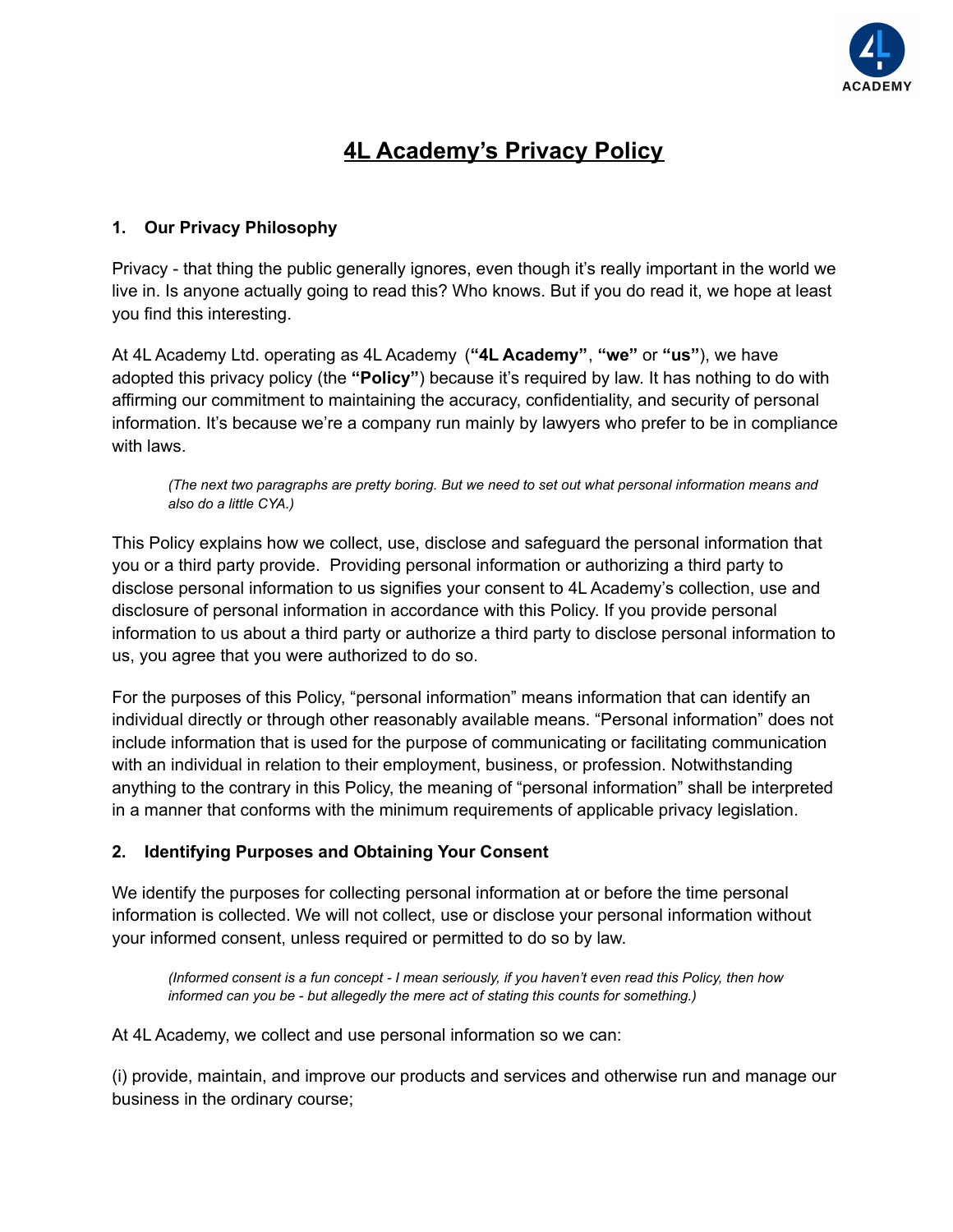

*(Look, we're basically running a school - so just like your teacher in elementary school took attendance, so do we. You get access to pre-readings and handouts after class, so we're going to send you those. And obviously it's generally a good idea to know who the heck your students are, so that you can deliver content appropriate to your experience. So whatever a school would want to do with your information, we probably want to do the same. We also really like feedback, so we'll be listening closely to what you tell us about our courses.*)

(ii) provide information to our employees, contractors, instructors, and affiliates to allow them to perform services on our behalf, including the provision of personal information to service providers engaged by 4L Academy;

*(Our instructors have to teach you, so it's nice that they know who you are, where you work, and all that jazz. Again, we're trying to provide high-quality education here, so that seems like something that would be helpful.*

*Remember that part about running a school - we have TAs and mentors and other people who pop into class from time to time - so they may have access to your personal information if they're involved in your class behind the scenes, but they'll only be using it for that purpose.*

*And from here on out - all references to 'employees' or 'contractors' are deemed to include our instructors.)*

(iii) send you newsletters or other communications to which you have subscribed or may be interested;

*(We are not marketing experts, but allegedly it's best practice to use Mailchimp or an equivalent and then blast out updates about our courses or other offerings. So we try to do that. We'll try to give you content tailored to you, but sometimes due to our lack of competence of using modern tools (the result of working in law for too long), we forget to ask important demographic questions or totally mess up tagging things. So sometimes you might get an email about a course for summer students even though you're a 10th year lawyer. As they say - never attribute to malice that which is adequately explained by stupidity.)*

(iv) comply generally with privacy laws and all other applicable regulatory requirements;

*(see the first page - we prefer to be compliant.)*

(v) understand the demographics, interests, usage patterns, and other characteristics of customers and to track and analyze trends and patterns, including through the aggregation of personal information;

*(What a laundry list of ambiguity - so much for informed consent. But generally speaking, if we were smarter, we'd be doing a much better job of this. You can assume we're using our limited competence to try to understand patterns and try to figure out what people like. So if we send stuff out through Mailchimp, maybe we'll be smart enough to A/B test some subject lines or offerings and see what resonates with a certain crowd. But don't overestimate our abilities to follow through on any of this. We're just reserving our right to try :) )*

#### (vi) administer surveys, contests, draws, and raffles;

*(We like gathering data - if you haven't figured that out already - so surveys are likely. In fact, we run them in pretty much every class. Technically, we might be able to reverse-engineer your responses, but we're only*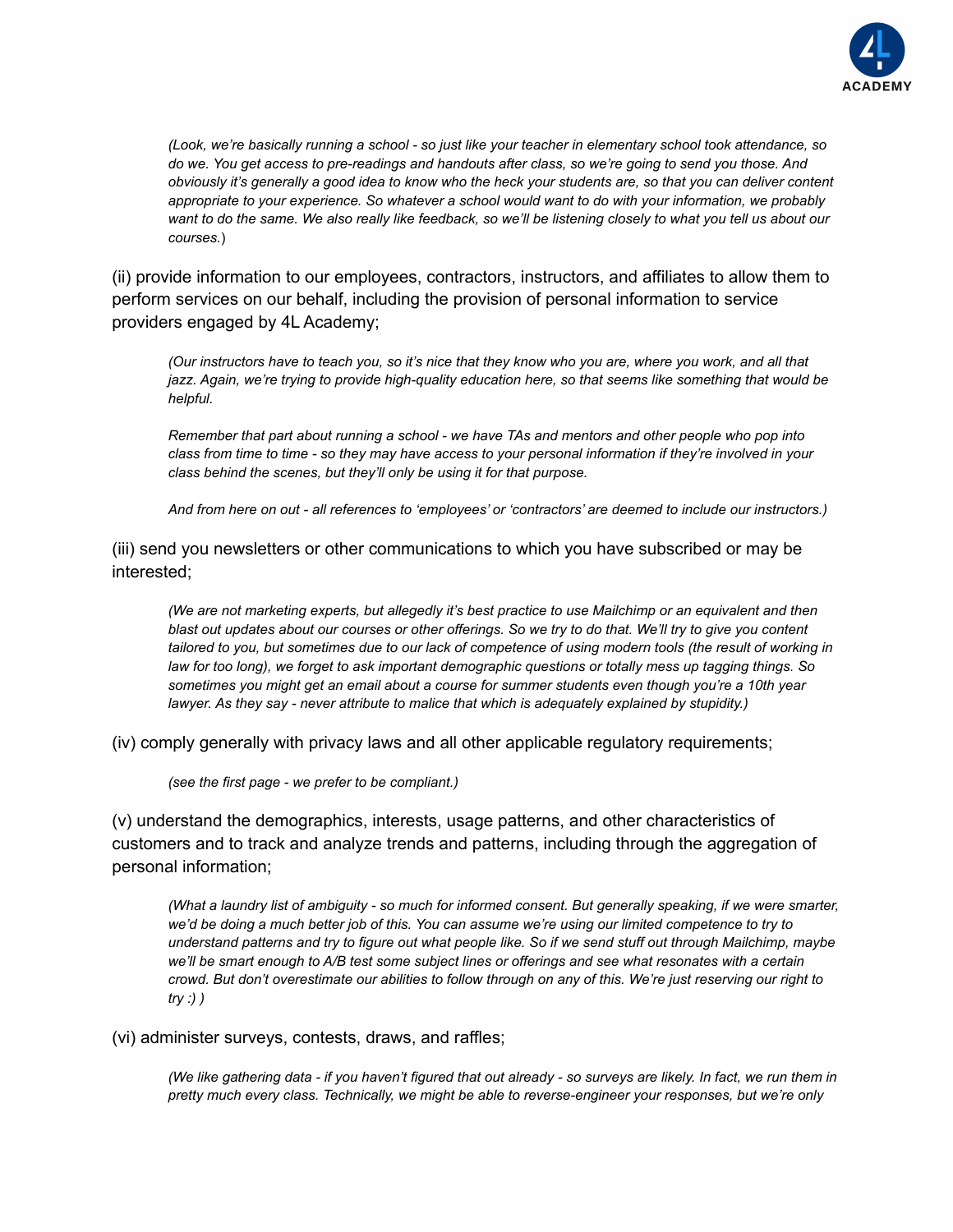

*interested in the aggregate data and generally can't tell who said what. We also like Google Forms, so we can probably figure out who you are from those (if you include your name/email and we can't figure out who you are, then that does not bode well for our future). We sometimes give stuff away and might incentivize people to give testimonials or otherwise help promote us.)*

(vii) offer you tailored content, including advertisements and promotions; and

*(Wow this is pretty duplicative with one of the points above, since we'll probably do this by email (even more so because if you're Canadian, we need CASL consent). But maybe down the road we'll start charging legal tech companies or others in the space for working with us, so we might offer you some tailored content or promotions as a result.)*

(viii) assist you when you contact our customer support services, including to direct your questions to appropriate individuals, investigate and address any of your concerns, and to improve and monitor our customer support responses.

*(Customer support services - good one. We're a small team right now - but anyone on our team might help out if you send us an email or a message in another way. And in that case, they may need to know what course you're taking or other stuff about you. So they might access that for the purpose of trying to help you. Seems reasonable.)*

We may also use your personal information for purposes that are otherwise consistent with the terms of this Policy or that are permitted or required by law, and for purposes for which you have otherwise provided consent.

*(This is the general catch all provision, in case the laundry list above wasn't enough.)*

Should we require your information to fulfill a purpose that is not identified in this Policy, we will obtain your consent before proceeding.

We are not currently smart enough to use AI to do anything fancy with your data, so to the extent that we're required (or become required) to disclose that, there you go. In the future, if we learn some new tricks, then we might use AI to analyze your data - because that seems like an obvious thing to do.

*(When's that new Canadian privacy law coming into force?)*

#### **3. Limiting the Collection, Use and Disclosure of Your Personal Information**

#### **a) The information we collect**

The type of personal information that we may ask collect, including when you register for a course, includes:

(i) your name, mailing address, email address, year of call/years of experience as a lawyer, school (if you are a student), where you work, and your legal interests (e.g. corporate vs. litigation); and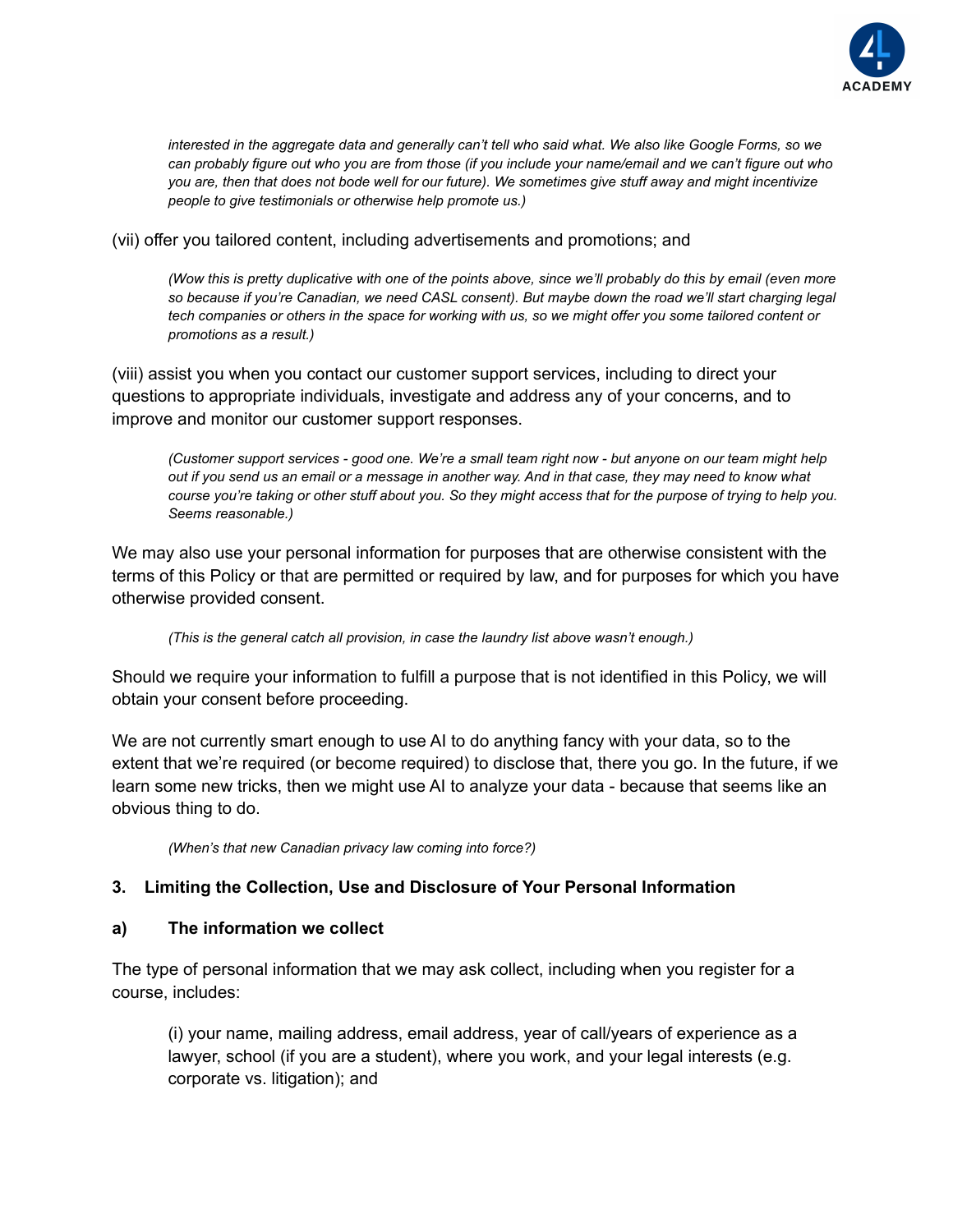

(ii) other information that you share in your communications with us, our employees, or our contractors, including on or through our website[s](http://www.swiftpost.com/) [www.4Lacademy.ca](http://www.4lacademy.ca) or [www.4Lacademy.com](http://www.4lacademy.com) (collectively, the "**Website**") or on social media.

*(We promise to collect nothing from you by fax, telefax, telefacsimile, or other ridiculous words that some lawyers still use in contracts.)*

The choice to provide us with your personal information, either directly or through a third party, is yours. However, your decision to withhold particular information may limit our ability to provide you with some of our products or services.

### **b) How your information is collected**

Personal information may be collected in a number of ways, including: in person, over the phone, by mail, over the Internet (including from our Website, by email, or through any of software that we use to teach or to manage our classes - like Zoom, Mentimeter, and Thinkific), and from third parties whom you have authorized to disclose personal information to us.

We may collect usage information from users of our services, including through the use of cookies, web beacons and tracking pixels, SDKs, and other similar technologies. Cookies are very small text files that are stored on your browser or device. Usage information collected from our Website and our applications may include your device type, device identifier, IP address, MAC address, location, browser type, operating system, duration of use, user behaviour, length of time spent on the services, and frequency of use. We may use this information for purposes including remembering your preferences and settings, determining the popularity of certain content, authenticating users, determining the effectiveness of any advertising campaigns, and analyzing the behaviour and interests of people (including traffic and trends) accessing our Website. We may also allow others to provide analytics services (e.g. Google Analytics) and audience measurement services for us, to serve advertisements on our behalf on the Internet, and to monitor and report on the performance of those advertisements. These third parties may perform such services through the use of cookies, web beacons and tracking pixels, SDKs, and other similar technologies. By modifying your browser settings, you may be able to block cookies or otherwise make adjustments to the use of cookies, although this may affect the functioning of certain 4L Academy services. You may also visit <http://optout.networkadvertising.org/?c=1> to opt out of certain other cookies.

*(We have no actual plans here at the moment - our lawyers (okay, really just ourselves) told us to include this here, mainly because it was already in the precedent that we used and we didn't want to take it out. Everyone adds in this type of language. You hit 'Accept' all the time on cookie pop-ups anyways without even understanding what a cookie is. Be grateful we at least included an explanation :) )*

If you believe that a third party has inappropriately disclosed your personal information to us, please contact that third party directly. If the third party does not sufficiently respond to your inquiries, please let us know immediately.

*(Or take your time - it's more of your problem than our problem. We're not really in a hurry.)*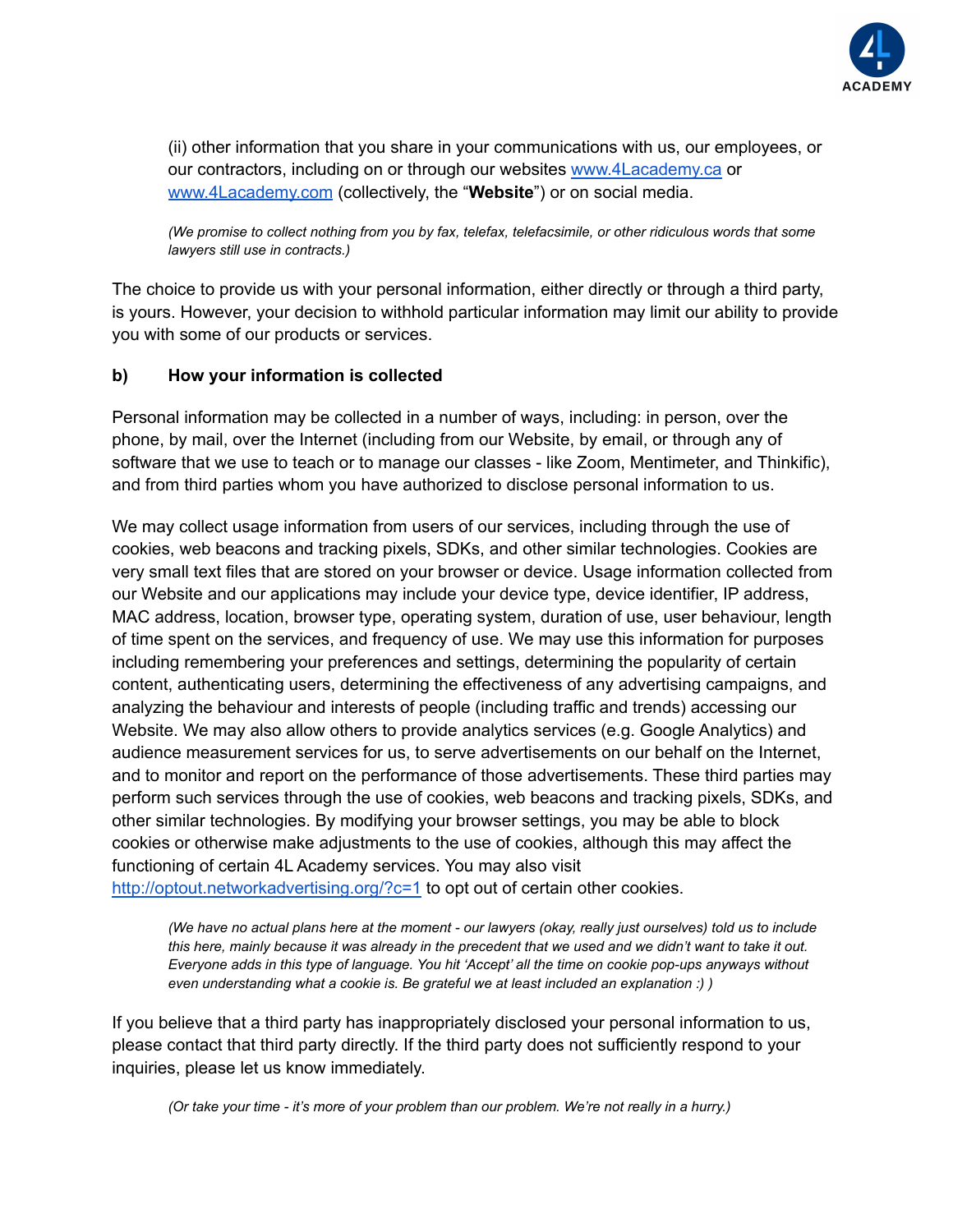

Your personal information will only be used or disclosed in accordance with the purposes for which it was collected, unless you have otherwise consented or except where required or permitted by law.

## **c) Disclosure to third parties**

We've finally arrived at the section you should care about. Congratulations if you got this far.

WE MAY DISCLOSE YOUR PERSONAL INFORMATION TO THE WHOLE WORLD FOR WHATEVER REASONS WE WANT. AND WE WROTE IT IN ALL CAPS BECAUSE WE LIKE YELLING WHEN WE WRITE PRIVACY POLICIES. HOPEFULLY IT'S EASIER TO READ THIS WAY. WHY IS THIS OUTDATED CONCEPT STILL A THING? WE'RE JUST GOING TO KEEP WRITING A LITTLE BIT MORE IN ALL CAPS TO MAKE IT EVEN LESS LIKELY THAT YOUR POOR BRAIN WILL GET TO THE END OF THIS PARAGRAPH. THIS IS THE LAST SENTENCE WE PROMISE.\*

We may share your personal information with our service providers in order for them to provide services to or on behalf of 4L Academy, including processing and storage. These may include, for example, cloud storage providers and data analytics providers. To that end, when you provide personal information to 4L Academy, the information may be stored on servers hosted or owned by a third party.

*(We're a modern company, so we use G-Suite products (including Google Analytics and Google Drive), we run classes in Zoom, and we use third party software like Mentimeter and Thinkific to give you a good experience and make life easier on our end. So yes - they will all get some of your personal information, one way or the other. )*

If you use a credit or debit card or other method of payment for your purchase, information with respect to your payment method is required to process your payment. We do not store your payment information. Your payment information will be provided directly to our third party payment provider.

*(If you pay on Thinkific, we're probably using Stripe on the back-end, so we definitely won't get your credit card information, which is unfortunate for us. At least we allow you to pay by credit card without having to speak with a human or send credit card information by email - that's a rarity in the legal space for some reason. Shout out to LawPay - we'd love to see more firms jump on the bandwagon to make life way easier for their clients.)*

If you enroll in one of our courses, you may receive emails or other communications addressed to people in your course. If you're going to have class with them for 6-8 weeks, you're going to get to know them anyways. Maybe you'll even marry one of them one day. You may have your email address disclosed in any pre/post-class emails to the other students in your course. We don't always 'bcc everyone, since sometimes there's some nice post-email banter amongst the group.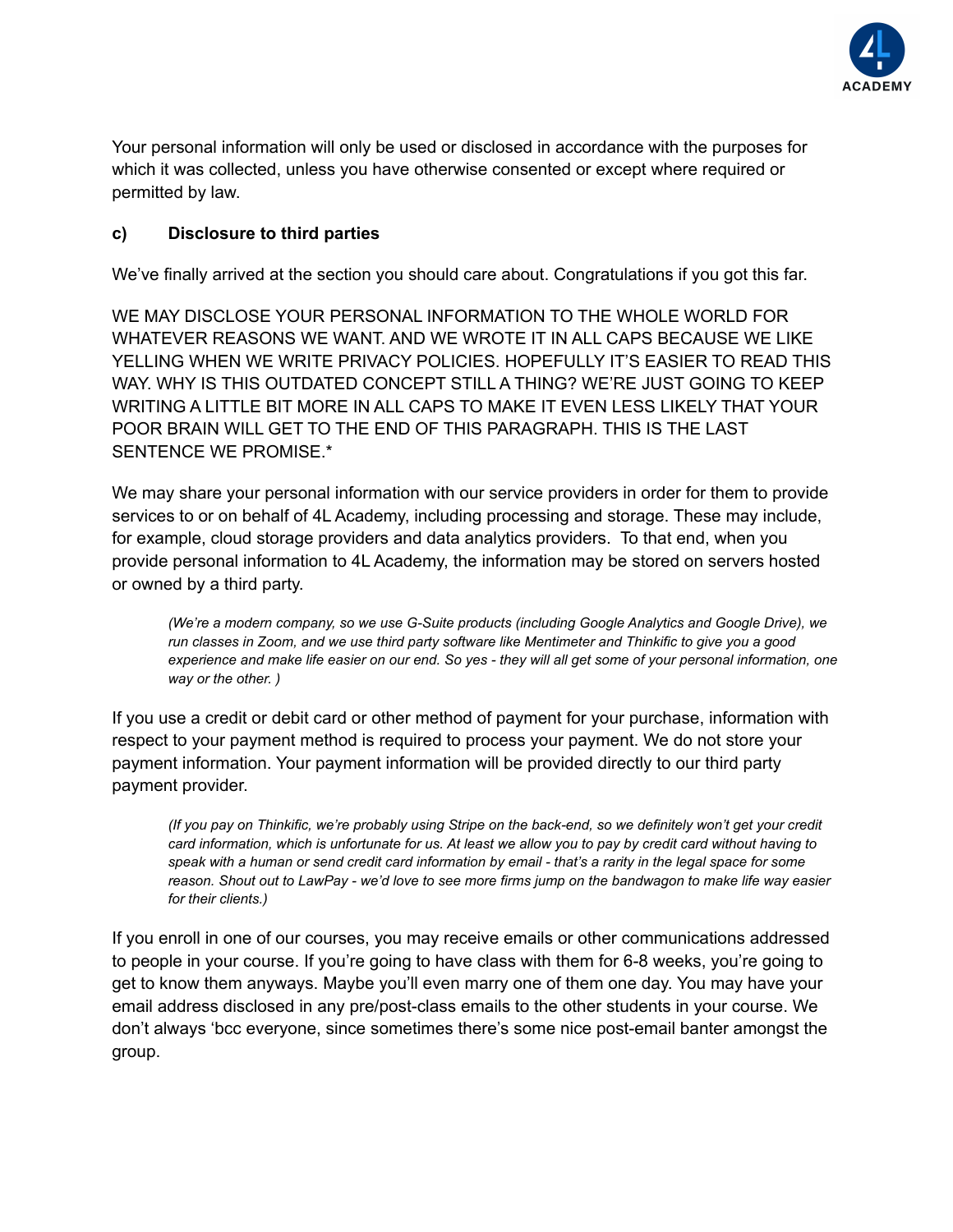

On Thinkific, depending on your privacy settings, other people enrolled in one of our classes may see whatever demographic information you entered (or that we entered on your behalf, if we signed you up after your firm paid). And if you post in the community chat, then people will be able to see that (duh).

In some of our classes or events, we work together with legal tech companies to give you a chance to use their software. In those cases, we may need to provide them with your name and email address to get an account set up for you.

If your employer or school is reimbursing you for attending one of our classes, then if they ask us about you, we have to use common sense on our end. If they ask how many classes you've attended, we'll tell them that (that seems fair - they're paying the bill). If they ask how good a job you're doing, we're not going to disclose anything that could paint you in a bad light, unless you consent. In general, we'll ask you for consent for disclosing anything to your employer other than your attendance in class. Our goal is to create a safe space - so we don't want to jeopardize that. That said, if you share positive feedback about our courses, then we may let your employer or school know (that one is purely self-interested on our end).

We may (i) share your personal information with our affiliates; (ii) combine information internally across our affiliates or our different products and services; and (iii) combine personal information with demographic information, publicly available records and other third party information sources. We may use this information to provide you with a customized experience, to promote and develop products and services available through 4L Academy or its affiliates, or as otherwise permitted by this Policy.

*(As of the date of this Policy, we don't have an affiliate yet, but maybe our tax advisors will want us to create one for any courses we run outside of Canada. So in the event that business booms and we can afford tax advice (that stuff is valuable, but boy is it expensive), we might end up having an affiliate, and then we want to reserve this right.)*

If you post a review, make a comment, or otherwise submit personal information on a public forum such as social media accounts, public forums, or on our Website, your communications may be viewable by the public.

*(Please say nice things about us. The more people other than us say nice things, the more likely we are to be successful. And we've heard money buys happiness - that's why there are so many happy lawyers around :))*

We may also disclose personal information in situations where we are legally required or permitted to do so. The type of information we are legally required to disclose may relate to criminal investigations or government tax reporting requirements. In some instances, such as a legal proceeding or court order, we may also be required to disclose your personal information to authorities. Only the information specifically requested is disclosed and we take precautions to satisfy ourselves that the authorities that are making the disclosure request have legitimate grounds to do so.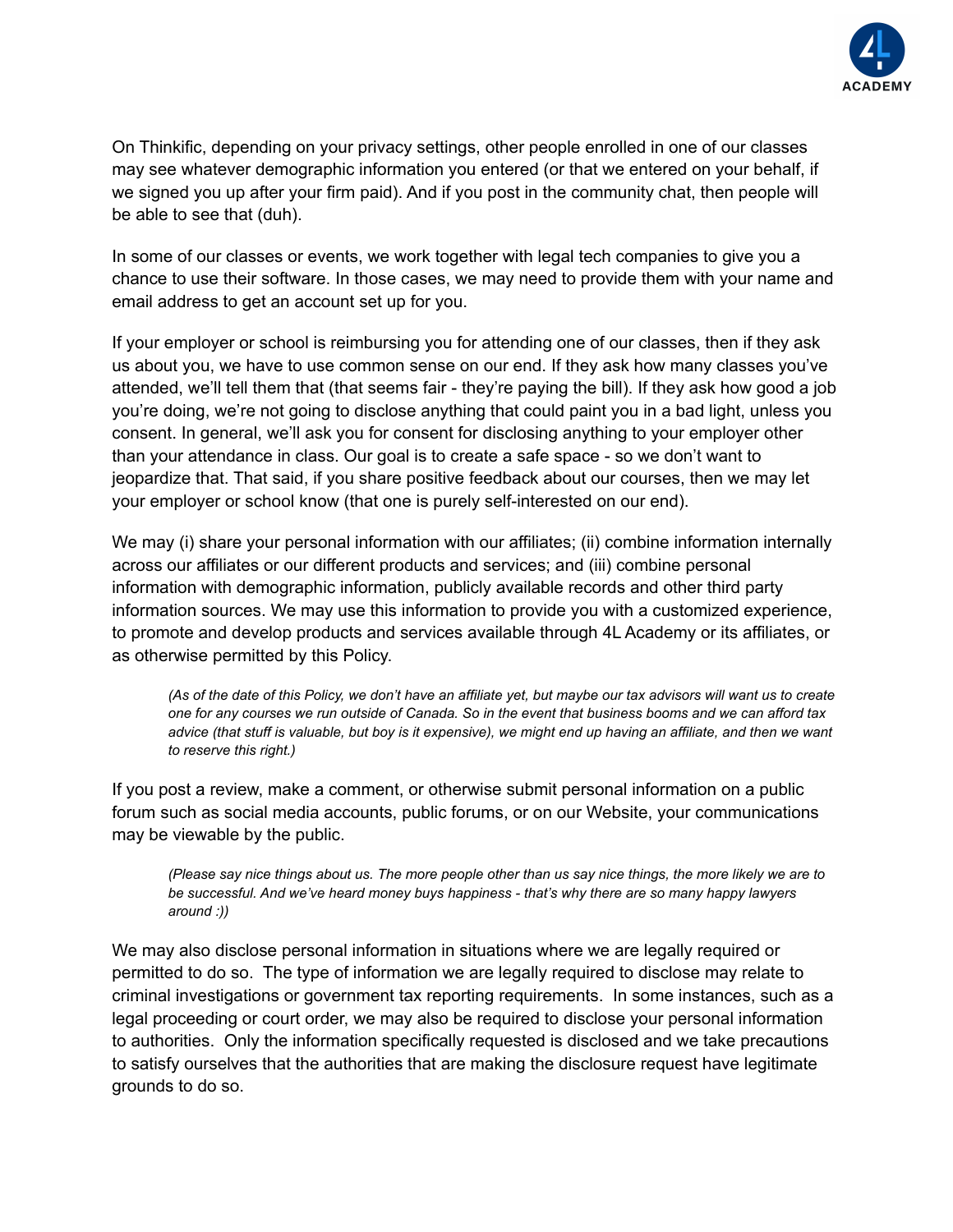

*(Please don't give us any reason to sue you, and please don't sue us. Plus, since you agreed to our Terms of Service, it's likely a waste of your time and money to sue us. Let's hope our plain language limitation of liability clause holds up.)*

Your personal information may be disclosed in situations where we are legally permitted to do so, such as in the course of employing reasonable and legal methods to enforce your rights or to investigate suspicion of unlawful activities. We may release certain personal information when we believe that such release is reasonably necessary to protect the rights, property and safety of ourselves and others.

*(If we end up in a situation where this clause ends up applying, then that sounds like bad news on your end. Please don't expose yourself on camera.)*

We may use and disclose your personal information to third parties in connection with the proposed or actual financing, insuring, sale, securitization, assignment or other disposal of all or part of our business or assets (including accounts) for the purposes of evaluating and/or performing the proposed transaction. These purposes may include, as examples, permitting such parties to determine whether to proceed or continue with the transaction, fulfilling any reporting or audit requirements to such parties, and/or disclosing personal information as part of concluding a sale or transfer of assets. Our successors and assigns may collect, use and disclose your personal information for substantially the same purposes as those set out in this Policy.

*(If we ever sell this business (which had revenue of a whopping \$0 up to the end of August 2021), then we might have to disclose some personal information as part of due diligence or when the deal closes.)*

\*To be clear, the all caps language was a joke. We won't blindly disclose your personal information.

*(We know you know it was a joke. But lawyers being lawyers, we need to make ourselves expressly clear.)*

#### **e) Keeping your information accurate**

We make reasonable efforts to keep your personal information as accurate, complete and up-to-date as necessary. If desired, you may verify the accuracy and completeness of your personal information in our records.

*(Please don't ask - we're busy people. You know how many companies include this type of language in their privacy policies (since they have to) and then when you reach out, they don't honour it. Plenty. But if you ask nicely, we'll honour your wish.)*

Despite our efforts, errors sometimes do occur. Should you identify any incorrect or out-of-date information in your file, we will remedy any such errors on a timely basis. In the event that inaccurate information is mistakenly sent to a third party, we will communicate relevant changes to the third party where appropriate.

#### **4. Protecting Your Personal Information**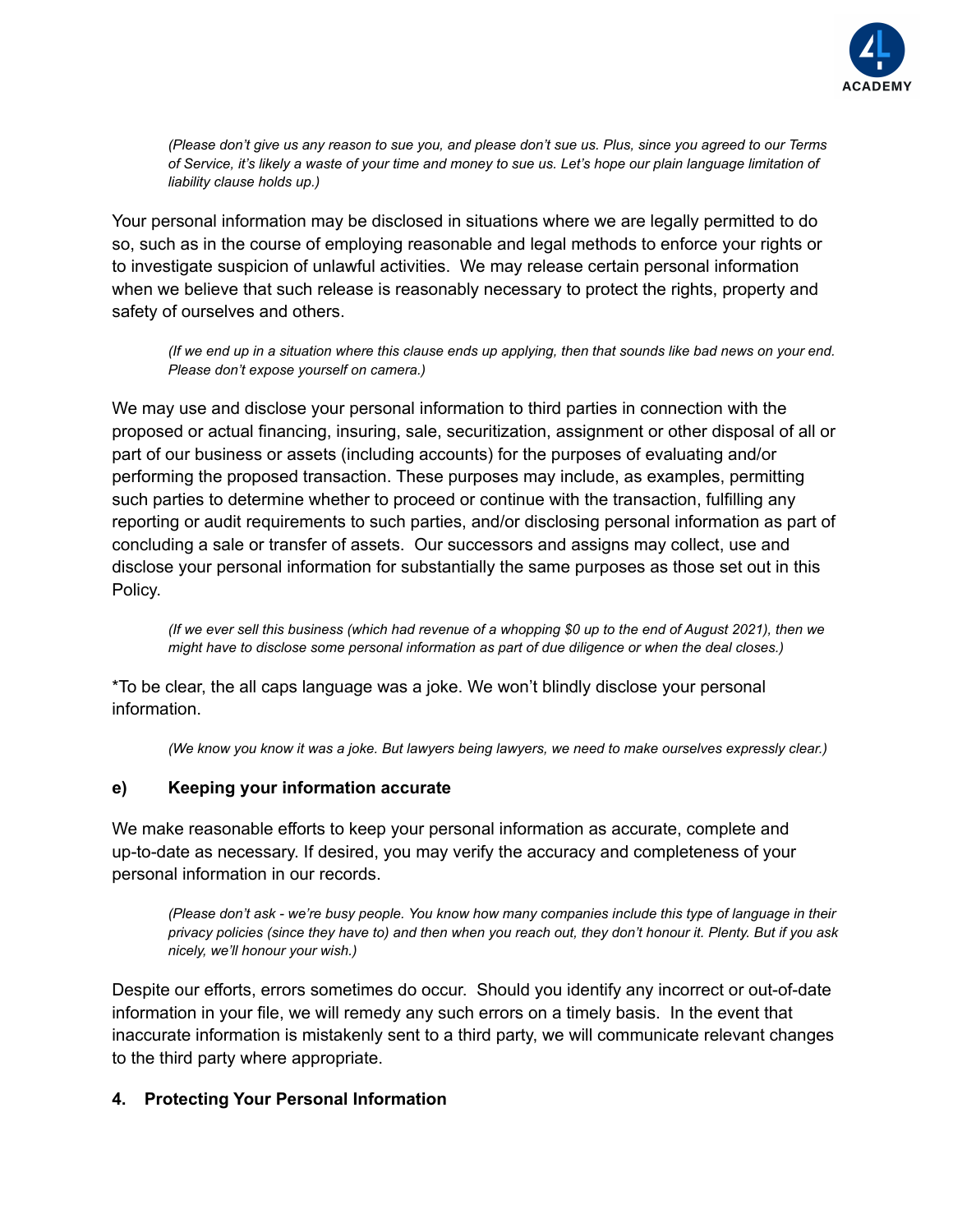

## **a) Access to your information within 4L Academy**

Access to private, sensitive and confidential information, including your personal information, is restricted to authorized employees or contractors with legitimate business reasons. For example, if you're taking a course, your instructor and your TA will have access to your personal information.

Our employees and contractors understand the importance of keeping your information private. All employees and contractors are expected to maintain the confidentiality of personal information at all times and failure to do so will result in appropriate disciplinary measures including dismissal.

### **b) Disposal and Retention**

Except as otherwise permitted or required by law, your personal information will be retained for so long as is reasonably necessary to fulfil the purposes for which it was collected.

*(Ask your employer if they actually comply with this requirement.)*

#### **c) Safeguarding your information**

To ensure that your personal information is protected, we use security safeguards that are on par with the industry standard. We keep electronic customer files in a secured environment with restricted access and use.

*(We'd insert information about locked cupboards and stuff like that, but we're a modern, paperless company.)*

#### **5. Addressing Your Inquiries and Concerns**

We are happy to provide you with a copy of this Policy and to discuss any of its content with you.

*(It's here. Here you go!)*

Upon request, we will also inform you of: the type of personal information we have collected, how your personal information has been used, and any third parties to whom your personal information has been disclosed.

Please direct all questions or enquiries about this Policy to:

Privacy Officer, 4L Academy 10 King St. E, Suite 600 Toronto, ON, M5C 1C3 Email: aaron@4Lacademy.ca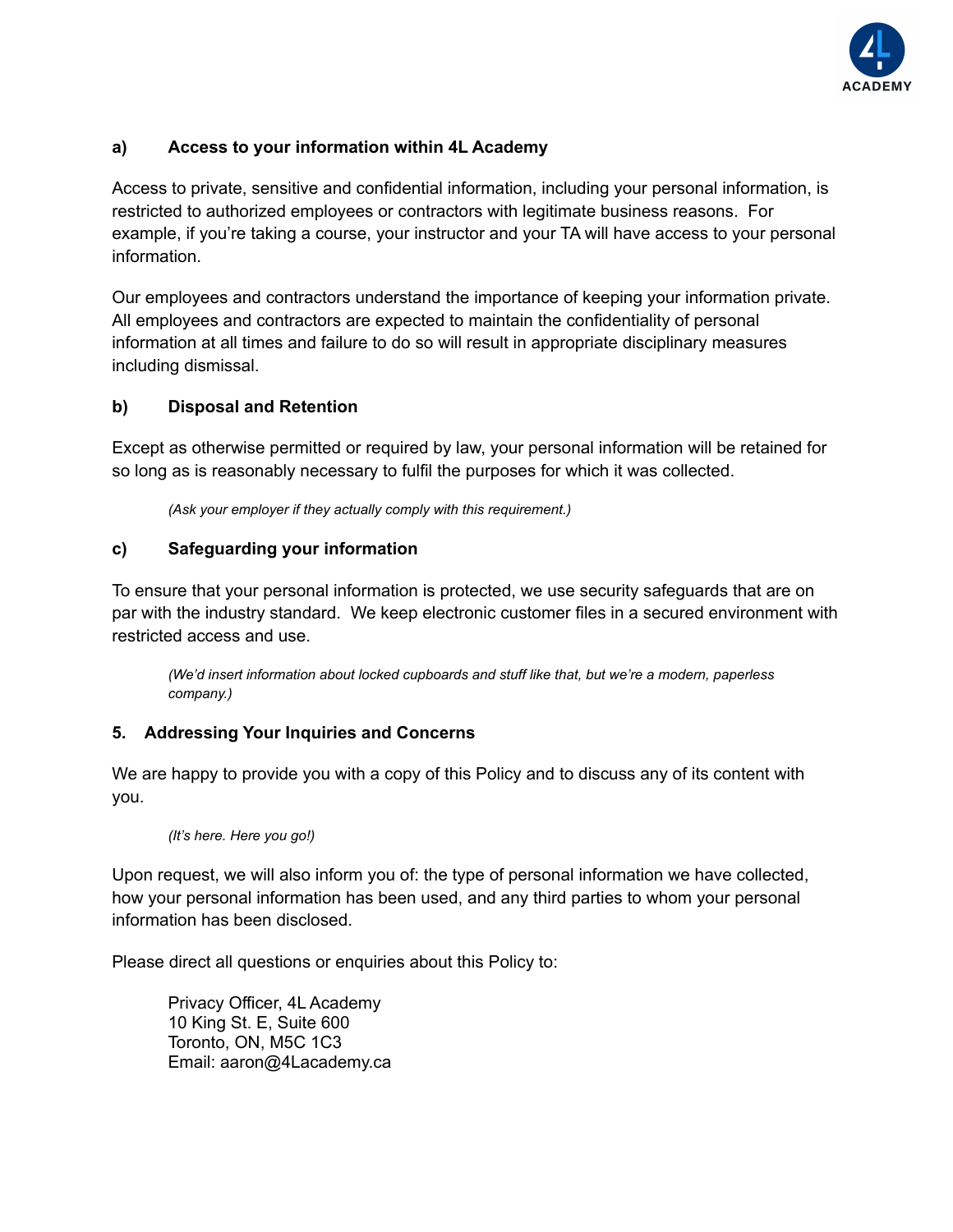

*(Be right back: adding Privacy Officer to my resume. Maybe one day we'll create an [info@4Lacademy.ca](mailto:info@4Lacademy.ca) account.)*

## **6. Updating this Privacy Policy**

Any changes to our privacy standards and information handling practices will be reflected in this Policy in a timely manner. 4L Academy reserves the right to change, modify, add, or remove portions of this Policy at any time. Please check this page periodically for any modifications. To determine when this Policy was last updated, please refer to the modification date at the bottom of this Policy.

4L Academy strives to evolve to meet our customer's needs and expectations and that means our products and services may change and how we offer our products and services may change. With that in mind, we review our privacy practices from time to time, and that our information handling practices may change. If 4L Academy makes a material change to this Policy, we will post a notice on our Website and highlight the changes. We may also notify you by email. Material changes to this Policy will be binding thirty (30) days after such changes have been introduced and for which notification of such material changes has been made (or earlier if you expressly agree to them when signing up for a course). You may determine when this Policy was last updated by referring to the date found at the bottom of this Policy. If at any point you do not agree with the terms of this Policy, you must not use 4L Academy's services.

*(If this Policy scares you, then we have bad news for you. You may want to get off the Internet now.)*

## **7. Website and Apps Governed by this Privacy Policy**

Our Website is governed by the provisions and practices stated in this Policy. Our Website may contain links to third party sites or applications that are not governed by this Policy. This Policy will no longer apply once you leave our Website, and that we are not responsible for the privacy practices of third party sites or applications. We therefore suggest that you closely examine the respective privacy policies of third party sites and applications to learn how they collect, use and disclose your personal information.

*(If you got this far, maybe you actually will closely examine the privacy policies of those sites and applications. We wouldn't bet on it. Is Zoom actually encrypting your personal information? Is it being stored in China? Who knows.)*

## **8. Governing Law**

This Policy and all related matters shall be interpreted and construed in accordance with the laws of the Province of Ontario and the applicable federal laws of Canada.

*(We really need to build that commercial law class. People never understand what this clause actually means.)*

## **9. Personal Information Outside of Canada**